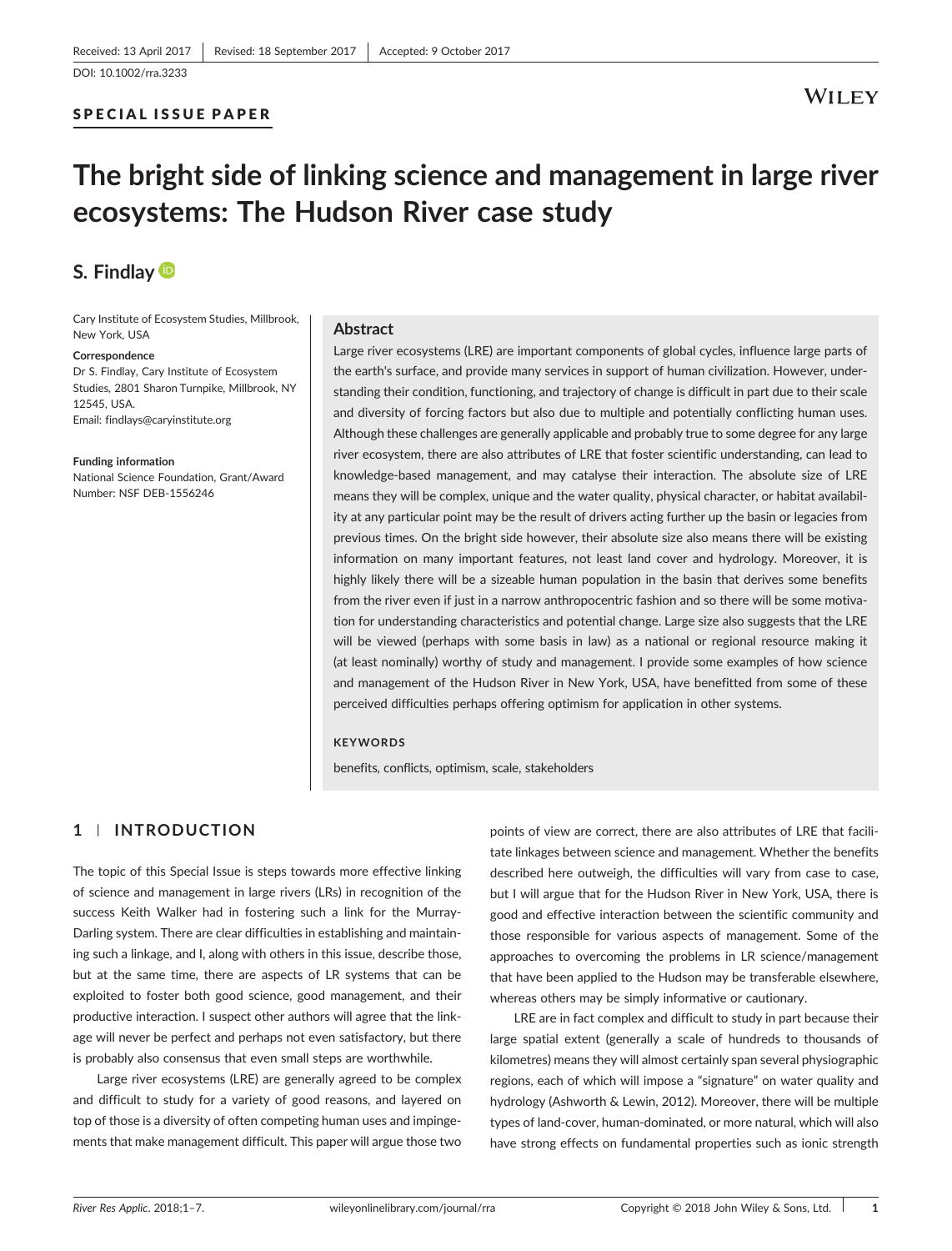of the water and flow responses to precipitation or snow‐melt (Restrepo & Kjerfve, 2000). So, even in the absence of direct human impacts, characteristics of an LR will vary over space, and a given parcel of water will vary during transit as it mixes with and is influenced by local inputs, changes in channel morphology, and so forth. So attaining a simple understanding of why a river at some location has particular properties will require information from a large spatial extent and quite probably with different temporal lags or legacies. Just as contrast, in small streams, the properties observed at a point almost certainly carry a strong signal from local conditions whether these are conditions in the channel, the local riparian, or the nearby catchment. Temperature signals change rapidly with riparian condition (Moore, Spittlehouse, & Story, 2005); turnover lengths of important nutrients might be tens to hundreds of metres (Bernot & Dodds, 2005; Webster et al., 2003), so an observer at a point could probably understand water quality and biota based on relatively nearby attributes. An LR might carry sediments from great distances upstream, and the effect of local benthic processes will be much smaller relative to transport down the channel. So large systems are inherently harder to understand due to scale, and management efforts face the same challenge: The solution to a problem at a particular location may need to be applied some distance away.

Aside from external, catchment‐derived influences on LRE, there is also tremendous potential for a given system to include multiple types of in-channel or riparian habitats that will vary dramatically in terms of suitability for particular organisms or in their capacity to support specific ecological processes (primary production, nitrogen removal, flood storage, and so forth). For LRs free of flow regulation, the floodplain will often be a major influence on the abundance, movement, and productivity of biota with consequences for nutrient transport and so forth (Junk, Piedade, Teresa, Schoengart, & Wittmann, 2012). Moreover, physical differences among hydrologically linked habitat types, sometimes magnified by the properties of biota, plant communities in particular, can strongly affect flow patterns or sediment and organic matter retention (Meitzen, Doyle, Thoms, & Burns, 2013; Steiger & Gurnell, 2003). LRs will naturally have differing abundances and extents of these habitats (Grabowski & Gurnell, 2016), and it is fair to say that most human modifications of LRs have acted to either reduce the connectivity of these habitats or remove them altogether.

Adding to the complexity in form and function of LR systems are the actions of humans. Again, simply because of scale, most LR basins will include significant human populations and their infrastructure. In fact, humans have been drawn to reside near LR throughout history for opportunities in commerce, food production, transportation, power generation, and so forth (Pennington, Bunbury, & Hovius, 2016; Yevjevich, 1992). Therefore, it is almost certainly safe to say that all LRs will have some signal of human activity whether it is altered flow regime, contaminants, or channel morphology adding to the complexity of system behaviour. Although current human activities can and do have large effects, there are many cases where past human activity has left a legacy of consequences that may be difficult to repair. The three major impacts are likely to be a legacy of contamination at various sites or in the sediments: alterations to channel morphology through dredging/levees/dams and existence of nuisance exotic species that arrived intentionally or otherwise (Strayer & Dudgeon,

2010). Addressing these problems raises a whole new set of complications such as decisions about how much damage to existing habitats is justified to mitigate contaminants in older, deeper sediments. Additionally, in many cases, the original responsible party (who may have a legal obligation to pay for remediation) might be unknown, unreachable, or no longer have the capacity to contribute to correcting the problem.

Multiple human uses of LRE for transport, power, waste disposal, and so forth obviously are important drivers of ecosystem attributes, but the fact that at least some of these demands will conflict with each other or conflict with some natural attribute or ecological process will make management challenging. Such interactions will be more complex in the face of climate change, altered human population, and possibly novel uses of the resources. Even in the abstract, if there were near‐ complete scientific understanding of the "costs/benefits" of a particular human use, there may still be conflicts among users that do not appear to have a rational basis for resolution. For instance, LRE are commonly used as a means to dispose of treated wastewater and industrial effluent (with widely varying regulations). If not done cautiously, this can lead to damage to natural resources and even back‐contamination of humans who either consume water/fish from the system or simply live close enough to receive some exposure. Unless one is prepared to argue that zero risk to humans is the appropriate target (probably unachievable anyway), it is hard to set an acceptable value for risk, and there is an entire subdiscipline addressing risk analysis and at least quantifying the various options. Recognizing conflicting demands on LRs to support human uses alongside maintenance of system properties such as adequate flows is a prerequisite to any consensus‐based approach to resolving such conflicts (Poff et al., 2016; Vörösmarty et al., 2010).

Accepting that the points above apply in varying degrees to most, if not all LRE, we are faced with understanding/managing an inherently complex system that is affected by both current and historical forces that are some combination of natural and anthropogenic influences on system behaviour. Moreover, the potential to manage any of the problems might face resistance from those who feel other issues are more pressing or who do not want to face the regulatory (possibly financial) burden of correcting a problem. Just to draw the contrast clearly, achieving scientific understanding and conducting management of LRE will be vastly more difficult than addressing a single water quality problem in a small water body that is completely owned by a single individual. Although the necessary action in this simple case may be expensive or somehow harmful to the individual, the justification and knowledge basis for action is probably clear without larger‐ scale consequences. In the case of LR management, almost any management action will be inherently more uncertain in terms of ultimate effectiveness and likely to have both proponents and opponents. Despite the apparent difficulties, good scientific understanding of LRE does exist and relatively civilized and effective management coordination can occur, and the rest of this paper will lay out ways this science/management link can be facilitated.

On the optimistic side, there are actually a variety of good reasons that LR systems will have a good scientific understanding of their attributes and strong motivation for thoughtful and effective management. One of the primary scientific justifications for studying LRs is that they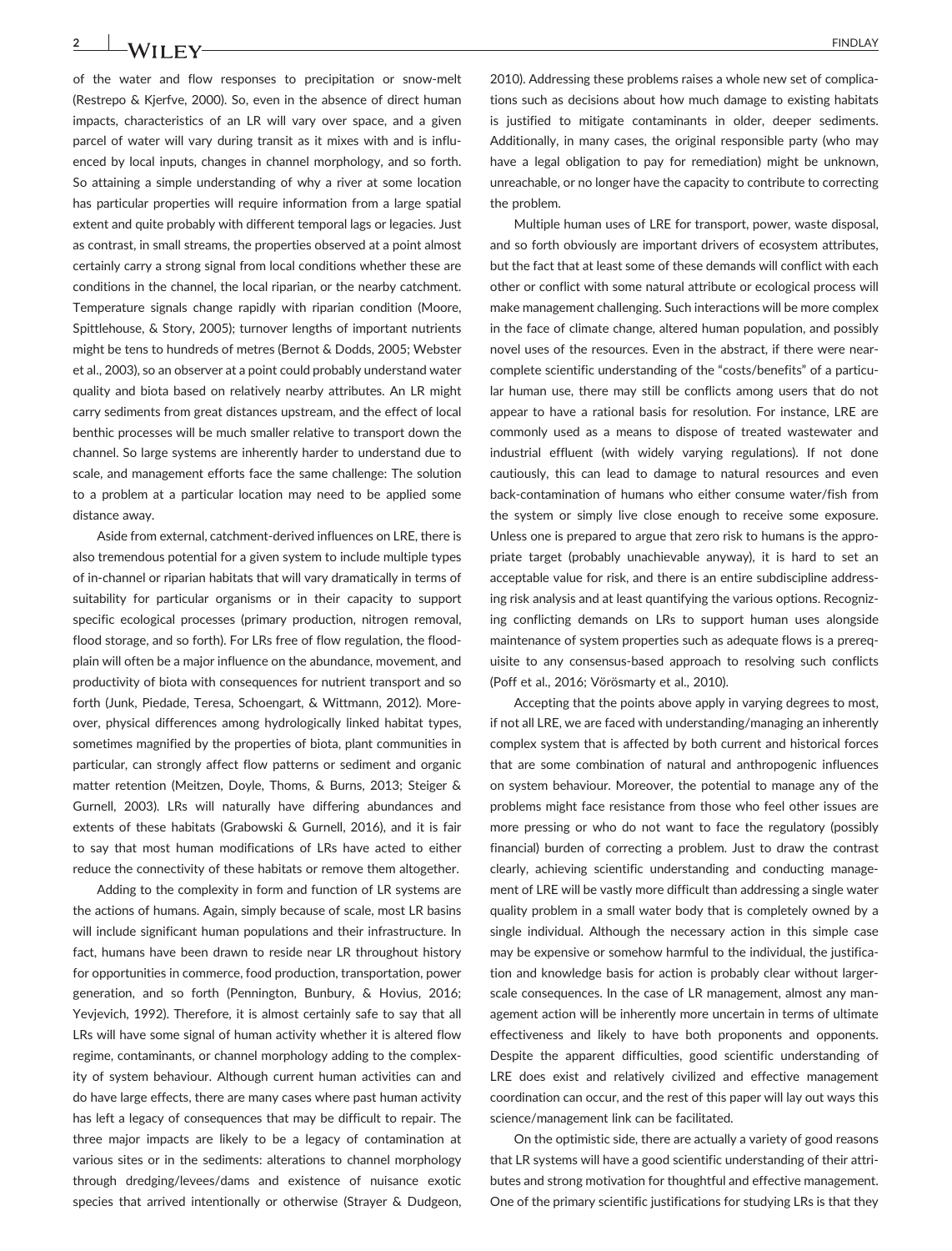are significant in global material cycles and budgets (Meybeck, 2003; Milliman & Meade, 1983), so simply the fact that they are big will attract some attention to understanding their function. Moreover, because each LR system will be somewhat unique, just because large catchments are not "replicated" around the globe, research effort will to some extent be distributed among systems. Although the information gathered on an LR system for purposes of understanding its role in global processes would not be the same as what is needed to guide management, there will still be facilitation due to these studies. The very basic system properties such as timing of flows, drivers of events (snowmelt vs. monsoon and so forth), and land‐cover data will be useful to many management issues although unlikely to completely satisfy the needs for any particular issue. Studies may well leave valuable infrastructure in place such as gauging stations, sampling capability, remote sensing data, and trained staff that could form a starting point for acquisition of information necessary to address other issues. Again, to draw the contrast for clarity, almost any LR will have some degree of prior study and background knowledge, whereas for any particular small stream system, the chances are that there would not be any such supporting information. So large systems are inherently complex but at the same time will be research magnets at least partially enabling further, more focused study.

Another positive force that will help to counteract the difficulties in studying LRs and integrating science with their management is that, by virtue of their size, they will be considered public resources and to some degree the responsibility of the state. The willingness and capacity to assume this responsibility will vary widely among governments (Vörösmarty, Meybeck, & Pastore, 2015), but it is very unlikely that any LR system would be seen as under the jurisdiction of one or a few individuals. Perhaps the clearest case of "shared ownership" is the Water Framework Directive of the EU where a multinational body has taken responsibility and issues guidance for a large number of water resources distributed over a large area. In the United States, "navigable waters" are regulated by federal agencies, and although the lower size limit of affected waters is (almost constantly) under debate, there is no question that anything a reasonable person would consider a "large river" would be subject to federal regulation. These regulations are presumably to protect the resource into the future, and so there is some motivation (admittedly weak in many cases) to study, monitor, and manage these systems.

Lastly, most LRs will be used for some sort of commercial endeavour (power generation and transportation), and so these systems are seen as having some value. Almost any commercial use will trigger some kind of permit requirement, and information in the permit will be useful to some degree in addressing other questions. Something as basic as having good maps of channel conditions and geomorphology may derive from permits for a commercial enterprise and are useful in supporting other research and management issues.

## 2 | HUDSON RIVER AS CASE STUDY

I use the tidal freshwater Hudson River in New York as my case study because it does exhibit many of the difficulties and opportunities in linking science and management described above, whereas other LRE will have different mixes and different degrees of difficulty. My guess would be that no LR would have all the difficulties (or opportunities) that impede science, management, or their linkage but explicit exploration of what the mix might be for any particular case may help move towards the desired goals.

The Hudson River is located in eastern New York State (NYS), and its catchment includes portions of Massachusetts and New Jersey (Figure 1). It would not make a list of "large" rivers by almost any criterion (see Latrubesse, 2008) because its catchment area (34,000 km<sup>2</sup>) and water discharge (mean annual  $Q \sim 400 \text{ m}^3\text{/s}$ ; Levinton & Waldman, 2006) are at best moderate even just by North American standards. Water quality on the Hudson is currently good with moderate levels of turbidity (mean Secchi depth 0.9 m [0.4 SD], suspended sediment ~20 mg DM/L [18] and inorganic nutrients [DIN 40 μM, SRP 1 μM]) and summertime chlorophyll generally less than 10 μg/L (Lampman, Caraco, & Cole, 1999). The lower reaches of the Hudson can be brackish during summer low flow with 5 psu salinities commonly observed 50 km north of RKM 0 (the Battery in New York City [NYC]). The tidal range in the Hudson River below the Federal Dam at Troy, New York (RKM ~ 250), varies from 1–3 m depending on location, lunar phase, and wind.

Habitats within the tidal freshwater Hudson River include ~2,900 ha of intertidal wetland, located primarily in the northern half of the reach. Many of these occur behind (and therefore are protected by) an embankment constructed for railroad tracks. So, in this case, it is likely that a management decision made over 100 years ago has actually promoted development of a valuable natural resource. Other channel modifications, largely to maintain a navigation channel, have resulted in filling or disconnecting littoral habitats (Collins & Miller, 2012) as has been so common in other LR of North America and elsewhere (Gray et al., 2011; Tockner, Pennetzdorfer, Reiner, Schiemer, & Ward, 1999). Submersed plants occupy ~5% of the river bottom and are recognized as valuable habitat for small fishes and invertebrates. There are ~300 species of fish known from the Hudson with approximately one third being exotic introductions. The Hudson is an important part of the North American flyway for waterfowl.

Despite its modest size, the Hudson River has great historical, artistic, and commercial significance to the United States (Dunwell, 2008) and includes one of the best-known cities in the world (NYC). The long history (by North American standards) of the Hudson as a site for industry, commerce, and transportation means that there is good historical knowledge of the system at least from a physical perspective, but it also means there is a long list of past insults extending from the well-known case of polychlorinated biphenyl contamination/remediation (Field, Kern, & Rosman, 2016) and alterations of channel and shoreline morphology (Collins & Miller, 2012). The Hudson is considered the birthplace of legal standing for environmental advocacy groups in U.S. law (Suszkowski & D'Elia, 2006), and there is a strong public interest in the condition of the river. There are many environmental advocacy groups focused on various aspects, so there is fairly strong sense of public ownership. The Hudson is also by any definition a well‐studied system with two books on the state of various science topics (Levinton & Waldman, 2006; Limburg, Moran, & McDowell, 1986) and a recent Web of Science search on "Hudson River" in the Title yielded >500 records of scientific articles.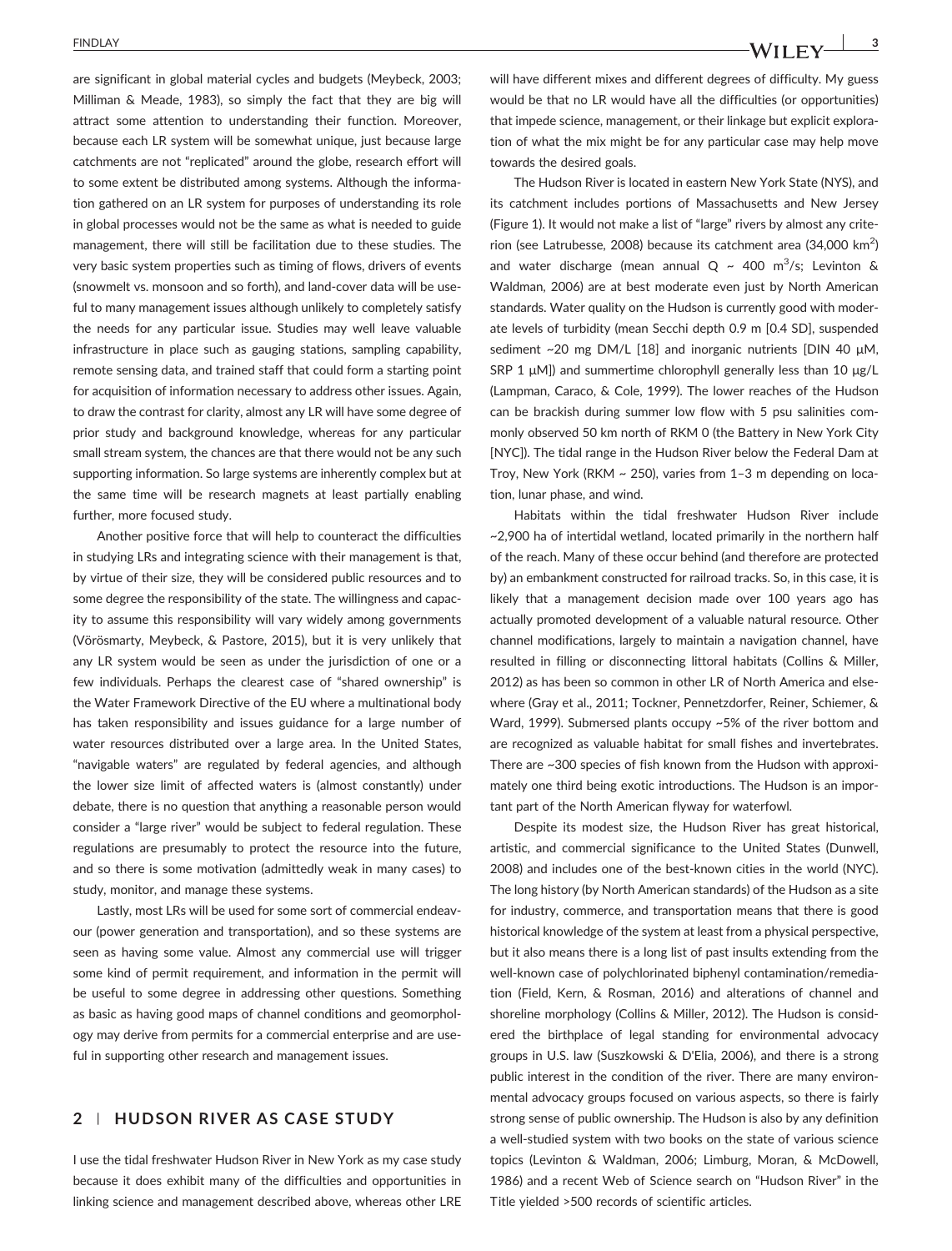4 WII FV



FIGURE 1 Map of the Hudson River watershed showing the head of tide above Albany, New York, and the mouth in New York City. [Colour figure can be viewed at [wileyonlinelibrary.com](http://wileyonlinelibrary.com)]

The Hudson is heavily used for direct human activities including transportation, drinking water, recreation and sport fishing, and cooling water for power plants. Because of contamination and declining fish stocks, there is presently only a small commercial fishery for blue crabs, and the once‐significant commercial harvests of shad and striped bass have been halted. The demand for use of the resource driven by several interest groups is balanced by the legal charge to federal and state agencies to manage the Hudson to attain "best use" as laid out in the Clean Water Act.

The Hudson has many of the attributes described above that make basic understanding of the system somewhat difficult. For instance, there are fairly distinct geomorphic and political differences along its relatively short (~250 km) length that prevent generality in understanding drivers and consequences for management action. Eutrophication with the potential for harmful algal blooms is recognized as a serious problem worldwide (Paerl et al., 2016; Rabalais et al., 2014), and the susceptibility of the Hudson to this problem varies greatly along its length. Nitrogen and phosphorous concentrations are

moderate along the length of the Hudson due to a combination of wastewater and nonpoint sources (Swaney, Sherman, & Howarth, 1996), and combined with a fairly long residence time, particularly in the summer (Caraco et al., 1997), one might expect frequent problems related to excess phytoplankton. In actuality, blooms are uncommon throughout most of the tidal freshwater Hudson, particularly in the northern 200 km of its length. Two factors play into this: strong light limitation of phytoplankton due to a very shallow euphotic zone (on the order of 1 m) and a well-mixed water column (average 11 m), and second, an abundant population of filter-feeders (zebra mussels, Dreissenia polymorpha) in the northern reaches that are capable of clearing the water column every few days (Strayer, Pace, Caraco, Cole, & Findlay, 2008). This combination of factors (one natural—turbidity; one human‐caused invasive filterer) prevents the widespread occurrence of what would otherwise be a serious problem. Further south in the river, transient stratification or wastewater supply directly to clearer seawater has and can lead to typical algal blooms with the usual consequences (Howarth, Swaney, Butler, & Marino, 2000).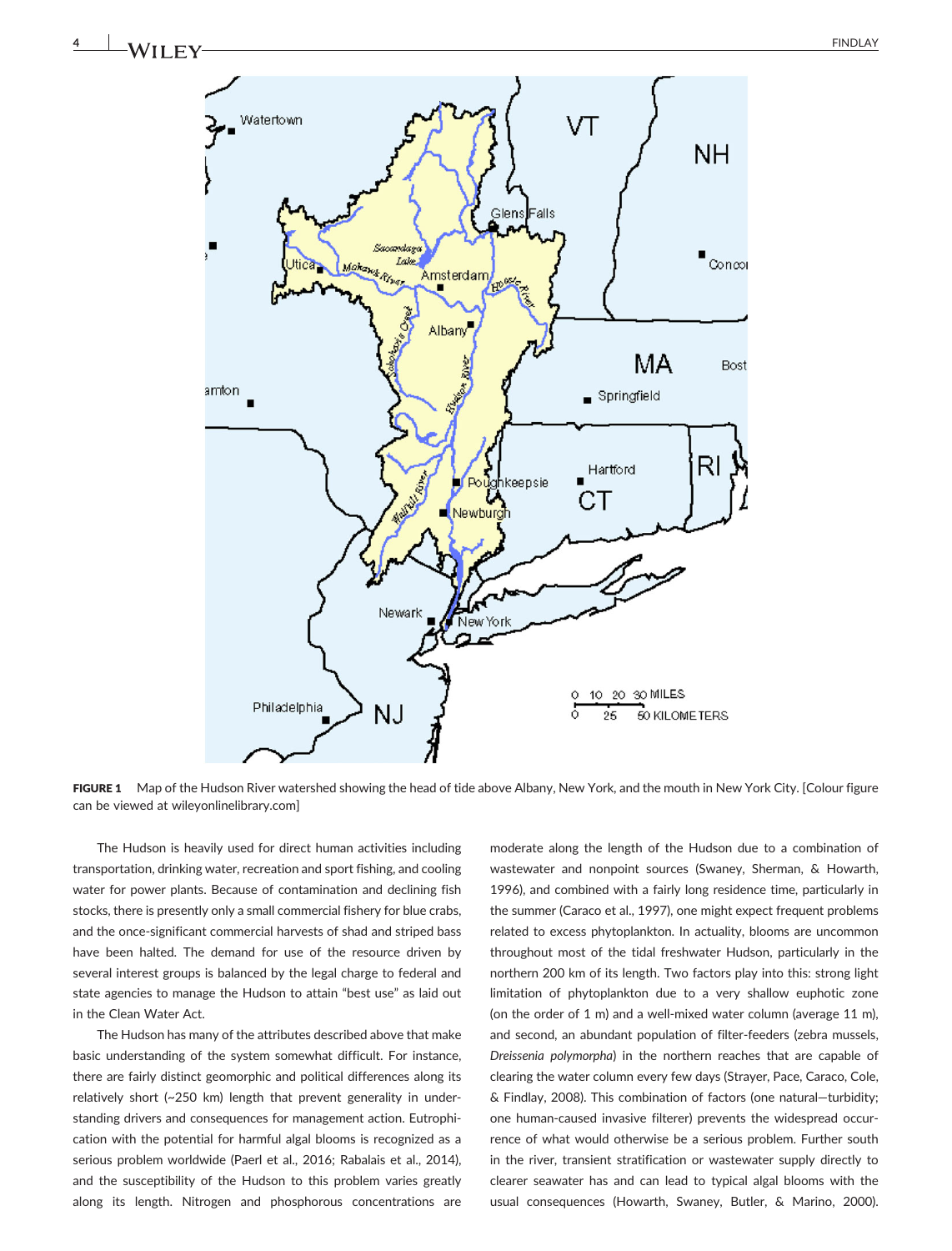#### FINDLAY **SALES AND A SET AND A SET AND A SET AND A SET AND A SET AND A SET AND A SET AND A SET AND A SET AND A SET AND A SET AND A SET AND A SET AND A SET AND A SET AND A SET AND A SET AND A SET AND A SET AND A SET AND A S**

Understanding of these differing susceptibilities is fairly solid and so can guide management to reach‐appropriate levels of concern about effects of nutrient loadings. So, in this example, the changing nature of the system is a complexity that could have driven multiple management scenarios. It should be noted that better wastewater management will be required for other reasons; pathogen abatement but prevention of algal blooms would not be one of the main motivations.

Political and legislative boundaries also complicate any sort of whole‐system management of the Hudson. As argued earlier, the scale of LRs will likely mean that they cross or actually form political boundaries, and so there may be multiple interested parties. The NYS Department of Environmental Conservation (NYSDEC) plays a significant role in regulation of the Hudson, yet they have a regional administrative structure that splits the Hudson ~40 km north of NYC. South of that line fisheries regulations and wetland protection are different than they are north of the line. Although there is some justification for a different set of rules, for instance, some marine fishes come part way up the Hudson in summer, there are also times when the change in rules seems capricious. Moreover, in the lower river (New York Harbor), the jurisdiction is split (down the middle of the river) between New York and New Jersey, and there are policy differences between the states (notably on oyster restoration) that lead to different management behaviours east versus west of the dividing line. To address these issues, there are oversight entities (usually advisory committees: New York–New Jersey Harbor Estuary Program; Hudson River Estuary Management Advisory Committee) charged with bringing some coordination and big‐picture thinking to the issues (described below).

On the optimistic side of the issue, involvement by multiple political bodies may at times be helpful to forming and maintaining a strong science policy link. One of the clearest examples is regional fisheries management where it has been correctly recognized that stocks inhabiting a particular river may well depend on, and be affected by, habitats, harvest, or transit through waters in a different political region. Creation of interstate or international management bodies will help set a standard for monitoring and local management of a stock, and there may well be inducements, assistance, or penalties if an individual water body does not live up to their responsibility. So, in this case, being a large system harbouring a resource will lead to other interested parties watching, encouraging, or coercing adherence to some set of standards for behaviour. In the case of the Hudson, the Atlantic States Marine Fisheries Commission dictates that for several coast-wide stocks, there is a minimal set of monitoring data that must be collected and analysed on some schedule, thus maintaining some baseline knowledge of the state of the stock. Thus, the interstate or international nature of LRE may well lead to pressure to maintain some degree of monitoring/research to support a common goal.

Another advantage inherent in LRs is that there will almost always be opportunities for links to formal education in schools. Although the majority of water‐based education in U.S. schools focuses on small streams for reasons of expediency, LRs can be used for "place‐based" education (Haywood, Parrish, & Dolliver, 2016), which often seems to better engage both students and teachers. LRs will (almost certainly) have a large human population within their basin and are likely to be a familiar element of the local landscape. Having formal education about a significant regional or national resource is a good way to foster support within the resident population as well as get the attention (financial support) of relevant politicians. In the case of the Hudson, NYS schools are required to cover the historical events, and at a bare minimum, this gives students a sense of the river's importance. The NYSDEC education staff organizes a multisite synoptic sampling of the Hudson, and this typically involves thousands of students with their teachers collecting a common set of observations at ~80 locations. The training/preparation followed by analysis and interpretation gives all involved a sense of knowledge and ownership of the Hudson. Even smaller‐scale student involvement in data collection or river restoration (such as riparian plantings) can build a constituency and generate support for maintaining, measuring, and managing the river of interest. Obviously, education about small streams can provide similar benefits, but they do not start with the pre‐existing knowledge base or sense of regional/national importance embodied in a larger system.

From a very practical perspective, study and management of LRs also benefit from ready application of several existing data‐gathering approaches suitable to the large spatial scale. Application of one of several remote sensing techniques may well provide a relatively fast and inexpensive way to acquire important baseline information about an LR system. Obviously, land‐cover, human infrastructure, vegetation, and physiography are understood to be important variables, and for LR basins, there is a good chance that appropriate data layers derived from remote sensing already exist and might be freely available. Remote sensing of land‐cover and so forth is well established, and now, high-frequency, automated monitoring of water quality is also becoming more accessible (Adu‐Manu, Tapparello, Heinzelman, Katsriku, & Abdulai, 2017; Hou et al., 2017). On the Hudson, there is a network of ~12 real-time observation sites spread above the head of tide down to NYC allowing scientists, regulators, or other interested parties to watch the behaviour of the Hudson in near-real time. Although this network was primarily motivated by the need for observations of storm events, it has proven very popular and useful to educators, and we are presently getting real‐time displays at public access points, so casual observers can see what is happening in the Hudson today. To once again draw the contrast with what are considered the more "amenable" small stream systems, any particular small stream is unlikely to garner the financial support or public interest in real‐time conditions that will occur for most LRs. Similarly, although having many stakeholders with diverse interests can make management of LRs challenging, the benefit of such diversity is that it becomes more likely that there will be interest from one of the groups in some aspect of the available data for any interval.

## 2.1 | Bringing science management together

Recognizing the many potential impediments to well-integrated science and management of LRE, there have been quite a few mechanisms/approaches proposed to address the problem. One of the simplest and perhaps easiest is some kind of open forum on the current and future management problems, research priorities, and their potential overlap. Although these are often successful in attracting participants and may produce a credible and useful final report on gaps, questions, overlap in knowledge needs, they do not by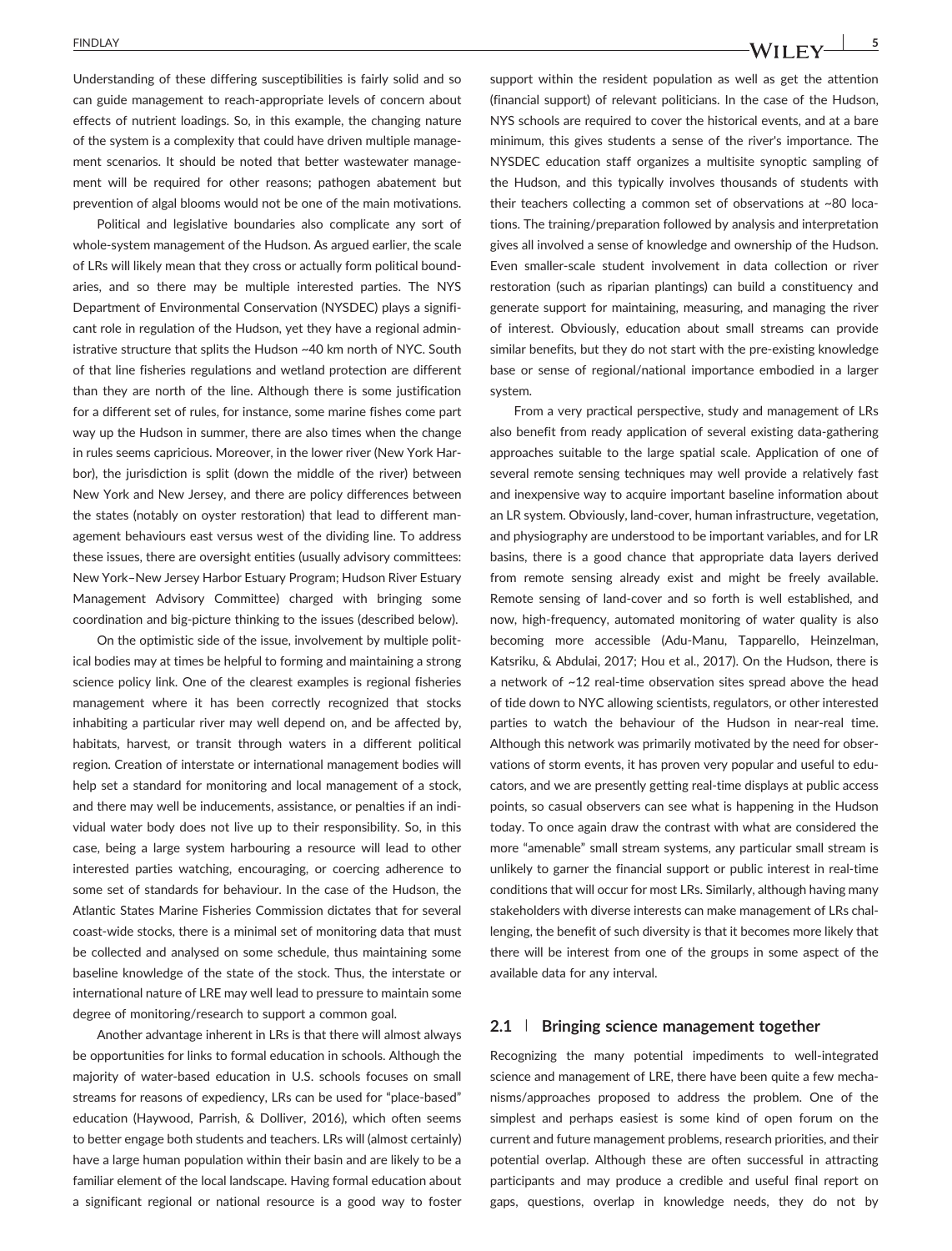themselves have the capacity to move science forward or make the connection between new knowledge and management questions. Often, some sort of advisory board or commission will be formed, and these have some mix of managers, resource users, and researchers along with a highly variable degree of authority to control management actions or provide support for gathering science (see [http://www.](http://www.state.nj.us/drbc/library/documents/compact.pdf) [state.nj.us/drbc/library/documents/compact.pdf](http://www.state.nj.us/drbc/library/documents/compact.pdf) for information on the Delaware Basin Commission or [www.mdba.gov.au](http://www.mdba.gov.au) for the Murray‐Darling Authority). Both of these have solid legal footing and considerable authority to make decisions binding on resource users and are intended to improve both science and management. Entities such as these will have highly variable political and financial support from the government that created them as well as variably effective communication and cooperation with stakeholders and the public. My 30 years experience has seen the effectiveness of a similar entity that serves as a nexus for information on the Hudson: the Hudson River Estuary Management Act, which created a program (the Hudson River Estuary Program [HREP]) within the NYSDEC to help manage the resources of the Hudson River and advise the department on actions/ regulations. There are several attributes of this program that have worked well and may be worthy of consideration for other LRs. One of the first is that the staff of the program is mid‐level, "career" state employees rather than the high‐level elected officials or political appointees typical of many commissions. The staff tends to know the river system well along with all parts of the HREP. Although NYS support has fluctuated over the ~30‐year span, the continuity in staffing and single‐focus engagement of staff has created a strong program. Furthermore, the program has both "carrot" and "stick" opportunities. The program provides technical training and small grants to municipalities and other organizations and so helps them address general problems. At the same time, the program does advise NYSDEC, which has regulatory authority, and although the HREP has no capacity to issue regulations, it can provide advice to the department. The program also prepares periodic "Action Plans," so all involved can see what issues are being addressed and by what approaches [\(http://www.dec.ny.](http://www.dec.ny.gov/lands/5104.html) [gov/lands/5104.html](http://www.dec.ny.gov/lands/5104.html)).

One of the most valuable attributes of the program is the advisory committee, which is composed of representatives for ~25 stakeholder groups who gather several times each year to bring forward, discuss, or learn about emerging issues on the Hudson River, impending changes in regulation and actions targeting ongoing needs. The group is very diverse (land stewards, educators, scientists, and municipal officials), and their ability to speak and listen in a serious yet nonbinding venue has been very successful in identifying emerging problems as well as describing multiple, sometimes conflicting, perspectives on the issues and their potential solutions. The crucial attributes of this advisory group would be difficult to codify or establish in a novel situation, but it is some balance between being able to speak freely in a nonbinding venue yet within a group of interested parties who might be able to take some action (for or against) any particular proposal or point of view. I would be prepared to argue that any LR (or other) system would benefit from having an information‐sharing forum with a similar mix of potential for action (by funding, regulation, or education) and freedom to bring forward ideas in formation. The U.S. Environmental Protection Agency suggests stakeholder groups as part of their watershed planning process and

specifically suggests consideration of those who are affected by the system, can implement, or even impede proposed actions (see [https://www.](https://www.epa.gov/sites/production/files/2015-10/documents/2008_04_18_nps_watershed_handbook_ch03.pdf) [epa.gov/sites/production/files/2015](https://www.epa.gov/sites/production/files/2015-10/documents/2008_04_18_nps_watershed_handbook_ch03.pdf)‐10/documents/2008\_04\_18\_ [nps\\_watershed\\_handbook\\_ch03.pdf\)](https://www.epa.gov/sites/production/files/2015-10/documents/2008_04_18_nps_watershed_handbook_ch03.pdf).

LRE have and will continue to be important in human well-being, supporting many human uses, cultures, and significant in global-scale processes and biodiversity conservation. If there is general agreement that scientific knowledge and effective management of these systems are lagging, then any avenues to improvement should be pursued, and this paper suggests aspects of LRE that might support both study and management. Given the unique nature of any LRE, particularly when the human elements are added, it seems unlikely there will be complete transferability of an approach from one place to another. However, good descriptions of what has been applied and why it may have improved science, management, and their interaction should improve the resilience of the system itself and sustainable human uses.

### ACKNOWLEDGEMENT

This study was funded by the National Science Foundation (NSF DEB‐ 1556246).

### ORCID

S. Findlay <http://orcid.org/0000-0002-8135-4147>

## REFERENCES

- Adu‐Manu, K., Tapparello, C., Heinzelman, W., Katsriku, F., & Abdulai, J.‐D. (2017). Water quality monitoring using wireless sensor networks: Current trends and future research directions. ACM Transactions on Sensor Networks, 13(1), 1–41.<https://doi.org/10.1145/3005719>.
- Ashworth, P. J., & Lewin, J. (2012). How do big rivers come to be different? Earth Science Reviews, 114, 84–107.
- Bernot, M. J., & Dodds, W. K. (2005). Nitrogen retention, removal, and saturation in lotic ecosystems. Ecosystems, 8, 442–453.
- Caraco, N. F., Cole, J. J., Raymond, P. A., Strayer, D. L., Pace, M. L., Findlay, S. E. G., & Fischer, D. T. (1997). Zebra mussel invasion in a large, turbid river: Phytoplankton response to increased grazing. Ecology, 78(2), 588–602.
- Collins, M. J., & Miller, D. (2012). Upper Hudson River Estuary (USA) floodplain change over the 20<sup>th</sup> century. River Research & Applications, 28, 1246–1253.
- Dunwell, F. (2008). The Hudson River. New York, NY: Columbia University Press.
- Field, J. L., Kern, J. W., & Rosman, L. B. (2016). Re‐visiting projections of PCBs in Lower Hudson River fish using model emulation. Science of the Total Environment, 557, 489–501.
- Grabowski, R. C., & Gurnell, A. M. (2016). Hydrogeomorphology‐ecology interactions in river systems. River Research and Applications, 32(2), 139–141.
- Gray, B. R., Shi, W., Houser, J. N., Rogala, J. T., Guan, Z., & Cocharan‐ Biederman, J. L. (2011). Cumulative effects of restoration efforts on ecological characteristics of an open water area within the Upper Mississippi River. River Research and Applications, 27(5), 537–549. [https://doi.org/10.1002/rra.1375.](https://doi.org/10.1002/rra.1375)
- Haywood, B. K., Parrish, J. K., & Dolliver, J. (2016). Place-based and datarich citizen science as a precursor for conservation action. Conservation Biology, 30(3), 476–486.
- Hou, X., Feng, L., Duan, H., Chen, X., Sun, D., & Shi, K. (2017). Fifteen‐year monitoring of the turbidity dynamics in large lakes and reservoirs in the middle and lower basin of the Yangtze River, China. Remote Sensing of